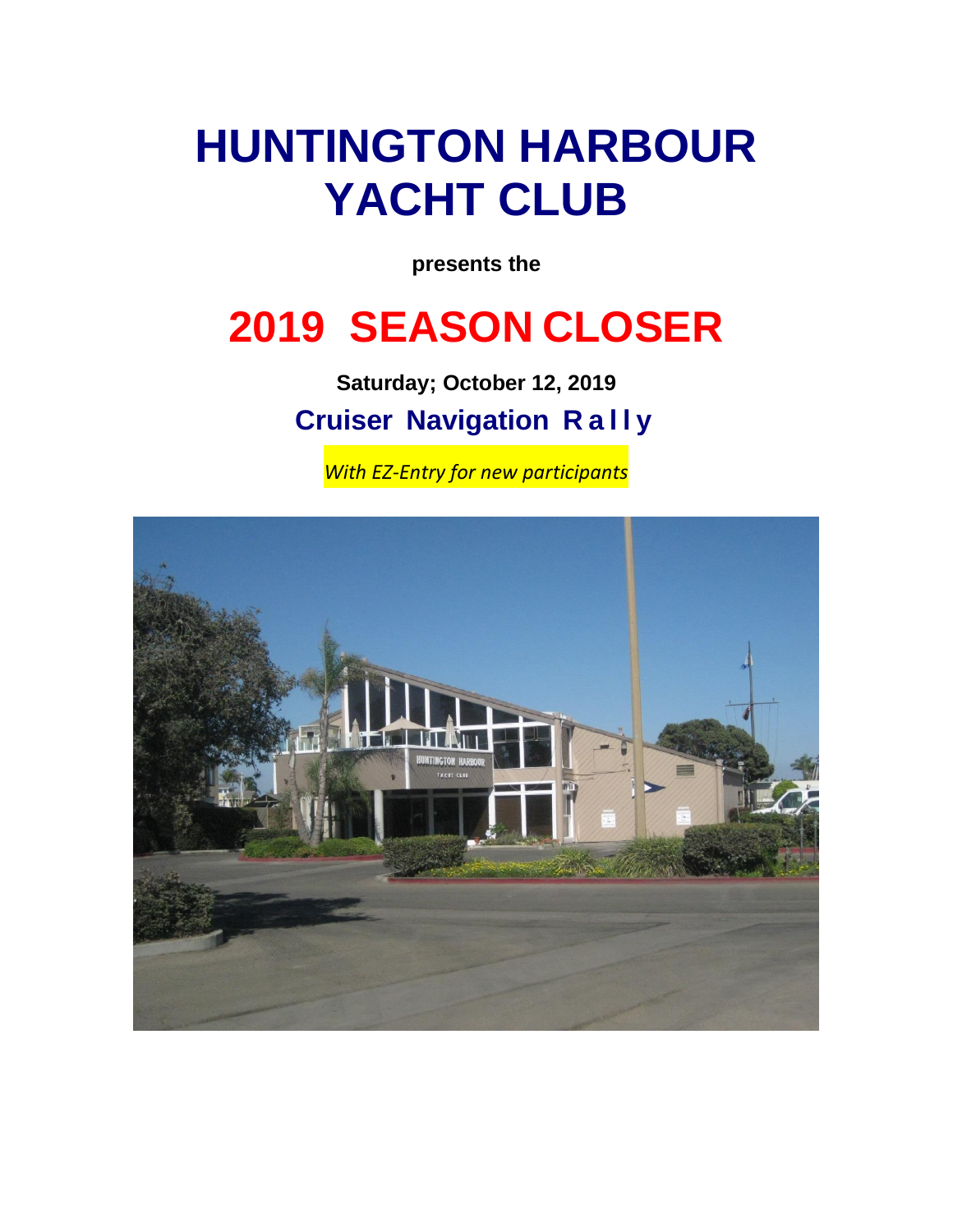### **SEASON CLOSER**

### **Hosted By**

### **HUNTINGTON HARBOUR YACHT CLUB**

#### Saturday - October 12<sup>th</sup>, 2019

|                                                   | Sponsored by: ------------ Huntington Harbour Yacht Club                                                                                                                                                                      |
|---------------------------------------------------|-------------------------------------------------------------------------------------------------------------------------------------------------------------------------------------------------------------------------------|
| Sanctioned by: ----------- SCCA & NACA            |                                                                                                                                                                                                                               |
|                                                   | Eligibility: ------------------- All members of SCCA member clubs per SCCA Rules.<br>Points for: ----------------- SCCA Fall Series, Top Ten, Bathke, Bobrick, Brugman,<br>Simonson Club Trophy, Lurie First-Year Racer, NACA |
|                                                   | Trophies: ------------------- SCCA Season Closer Perpetual; Keeper Trophies in<br>accordance with SCCA rules.                                                                                                                 |
|                                                   | Rules: -----------------------SCCA Cruiser Navigation Contest Rules online at:<br>http://socalcruiserassociation.org/images/master-rules<br>and by-laws.pdf                                                                   |
|                                                   | Skipper's meeting: -------None. Scan or take a photo of Predicted Log and email<br>to Scorer: twc741@gmail.com any time before start of<br>Rally.                                                                             |
| Easy Entry Meeting:                               | Huntington Harbour YC, Wednesday, Oct.9 at 1830.<br>Attendance optional.                                                                                                                                                      |
|                                                   | Actual Logs: -------------- Use attached form. Turn in the Actual log by scanning or<br>taking a photo of Actual Log and email to Scorer:<br>twc741@gmail.com before 1300.                                                    |
|                                                   | Contest committee:----Chairpersons: Bill and Ann McCormick at 626-375-4208.                                                                                                                                                   |
|                                                   | Committee boat:--------- INAMORATA: Monitors VHF 71 for rally communications<br>and VHF 16 for safety.                                                                                                                        |
|                                                   | Scorer: --------------------Tom Collins - 818-383-6292.                                                                                                                                                                       |
|                                                   | Observers: ----------------To be provided by skipper per SCCA Rules.                                                                                                                                                          |
|                                                   | Berthing:--------------------See "Reservations" page for details of berthing and dinner.                                                                                                                                      |
|                                                   | Dinner & awards:--------Cocktails at 1830 followed by Dinner and awards at 1930.                                                                                                                                              |
| Dinner Dress:------------ Blazers (ties optional) |                                                                                                                                                                                                                               |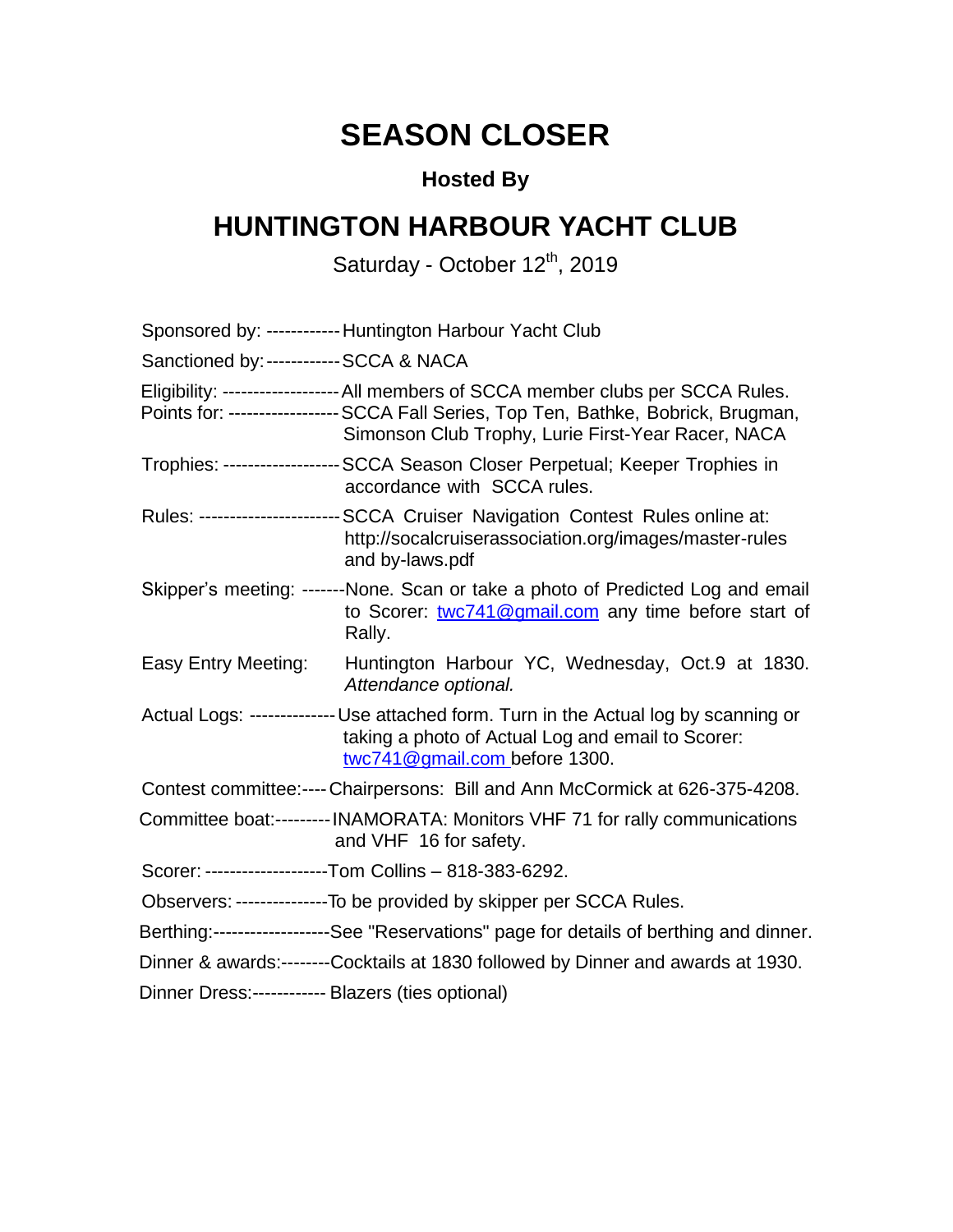### **Season Closer Cruiser Navigation Contest**

#### Hosted by…**Huntington Harbour Yacht Club**

Saturday - October 12<sup>th</sup>, 2019

#### **The Course:**

| Start:            | Seal Beach Municipal Pier SE Corner                      | 100-150 yards stbd |
|-------------------|----------------------------------------------------------|--------------------|
| $CP1$ :           | East end LB Breakwater light FIG 6s 43ft 5M "1" HORN     | 100-150 yards port |
| <b>WP1:</b>       | <b>West Measured Mile Marker</b>                         | 75-100 yards port  |
| $CP2$ :           | West end LB Breakwater light FI R 2.5s 41ft 5M "2"       | 75-100 yards port  |
| <b>WP2:</b>       | Corner - Middle Breakwater                               | 75-100 yards port  |
| CP3:              | FIG 2.5s 26ft 5M "9"                                     | 50-75 yards port   |
| $CP4$ :           | Buoy G "3" FI G 4s                                       | 50 yards stbd      |
| WP3:              | Southeast Marker (LIGHTED) HORN Island Freeman           | 75-100 yards port  |
| WP4:              | Northeast Marker (LIGHTED) Island Freeman                | 100-125 yards port |
| <b>WP5:</b>       | Northwest Corner Island Freeman                          | 75-100 yards port  |
| CP5:              | Buoy $R$ "2" FI R 4s                                     | 50 yards stbd      |
| CP <sub>6</sub> : | Island Grissom East Marker (Lighted)                     | 75-100 yards port  |
| CP7:              | Belmont Pier - as-a-range                                | 200-250 yards port |
| FINISH:           | Alamitos Bay West Jetty Light FI G 2.5s 16ft 4M "1" BELL | 150-200 yards port |
|                   |                                                          |                    |

#### **Notes & Rules:**

- 1. Start Time: Start at skipper's discretion so as to turn in logs by email before 1300 hours (Scan or photograph of Actual Log e-mailed to twc741@gmail.com).
- 2. Contest prepared using chart:  $18749 44<sup>th</sup>$  Ed. No handicap will be used in scoring.
- 3. Official distance: 15.2 nautical miles (may vary depending on distance off the marks).
- 4. If interfering ship traffic is encountered, a time out may be called. Call time-in at the same place or return to last called mark. Note details and clock times on back of log.
- 5. Rally communications: All vessels shall monitor VHF 71 during the Rally.
- 6. All equipment aboard the vessel may be used including GPS, speed, chart plotters, etc., except that which is prohibited in item 7 below.
- 7. Use of the following data is prohibited: clock time, elapsed time, or ETA from any source.
- 8. Minimum distances off of fixed structures should be considered as mandatory to avoid a chance of grounding or coming close to swimmers or fishermen at Belmont Pier.
- 9. This contest allows an open log where during the regatta the skipper may view all times that are recorded on the actual Log.
- 10. Skippers should announce: "Five minutes to start" on VHF-71 if other vessels are in the area.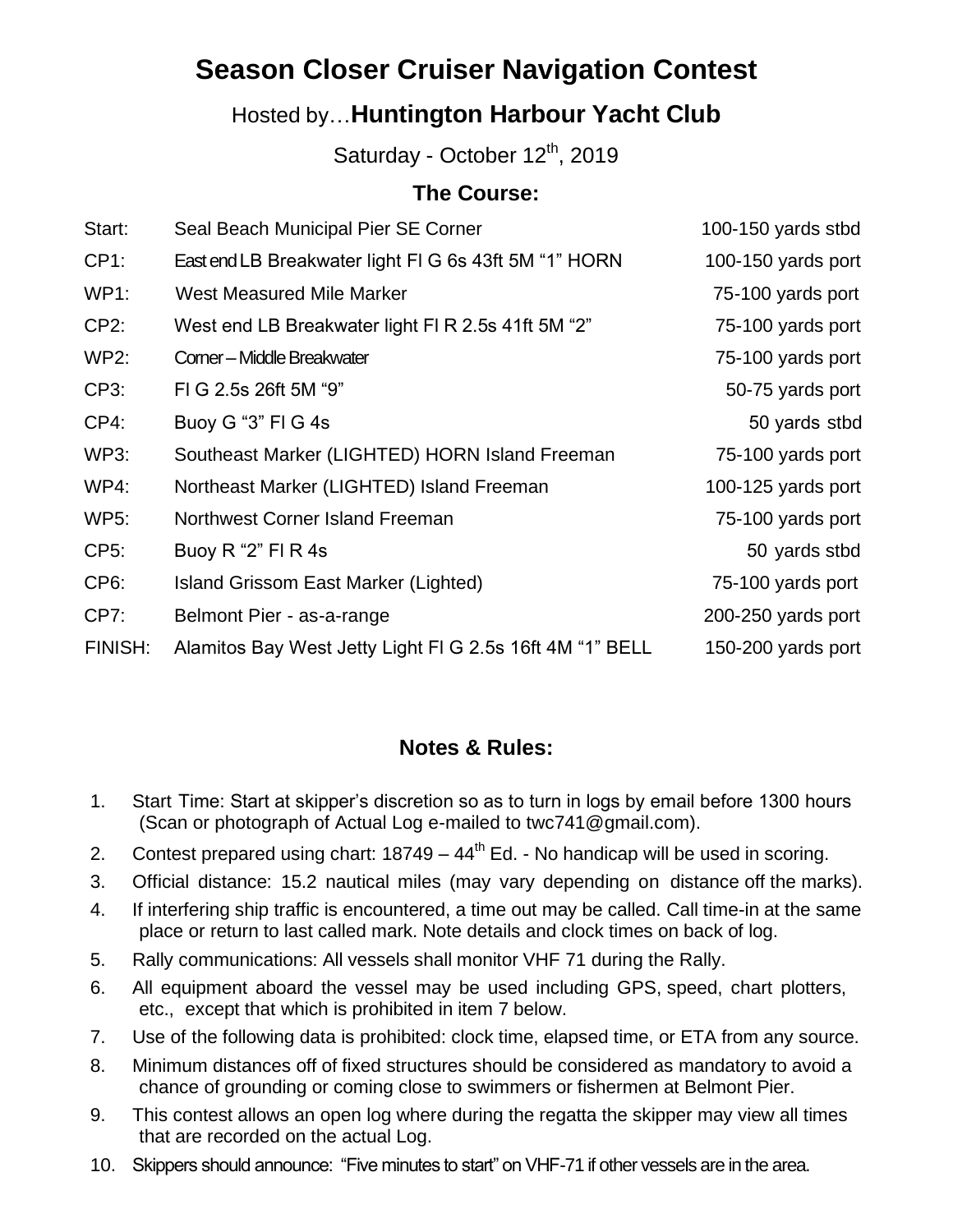*Copy, paste, and complete this form in an e-mail to Bill McCormick a[t seament4@aol.com](mailto:seament4@aol.com)*

### **RESERVATIONS**

#### **HHYC SEASON CLOSER 2019**

Cruiser Navigation Rally

Saturday; October 12<sup>th</sup>, 2019

| Telephone # Telephone # 2007 |  |
|------------------------------|--|
|                              |  |
|                              |  |
|                              |  |

If slips are needed, please also include boat length and beam and contact Bill McCormick directly at 626-375-4208

\_\_\_\_\_\_\_\_\_\_\_\_\_\_\_\_\_\_\_\_\_\_\_\_\_\_\_\_\_\_\_\_\_\_\_\_\_\_\_\_\_\_\_\_\_\_\_\_\_\_\_\_\_\_\_\_\_\_\_\_\_

Please reserve dinner for \_\_\_\_\_ persons at the HHYC Season Closer awards dinner on Oct. 12. Please indicate dinner choice quantities: teriyaki glazed mahi-mahi\_\_\_, filet mignon \_\_\_.

Cocktails at 1830, Dinner at 1930. \$38 each, pay at the door.

*Please return this reservation by Tuesday, October 8 th so we can plan for the dinners. Email to seament4@aol.com*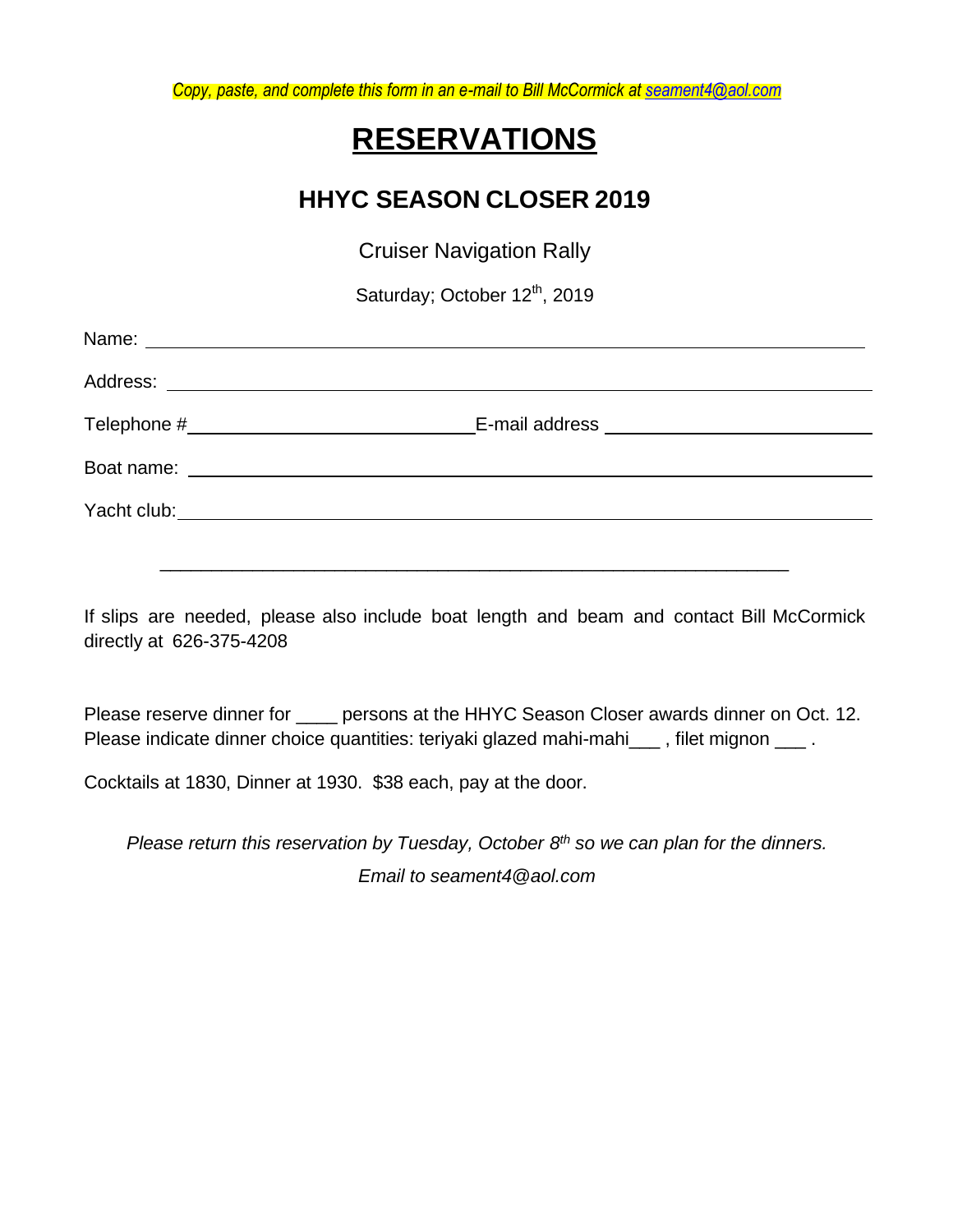## **2019 HHYC Season Closer EZ Entry**

A special feature of this year's Season Closer is the provision for Easy-Entry level contestants to enter without the need to run a measured mile in advance to determine the boat's speed or to prepare and submit a predicted log!

It's simple! All you have to do is run the course at the speed you normally cruise. Use your GPS to set your desired speed. You should write that speed down on the front of the log sheet. Your observer will record your times on the Actual Log as you pass the course check points.

After your Actual Log is turned in, the Committee will use your desired speed to prepare a prediction for your boat for the course. Then they'll compare your actual log times with the predicted times to figure your score.

It's that simple! Come out and join in the fun. You'll have a good chance of receiving a trophy at the awards banquet Saturday night.

Contact Bill McCormick or Tom Collins for further information or with any questions.